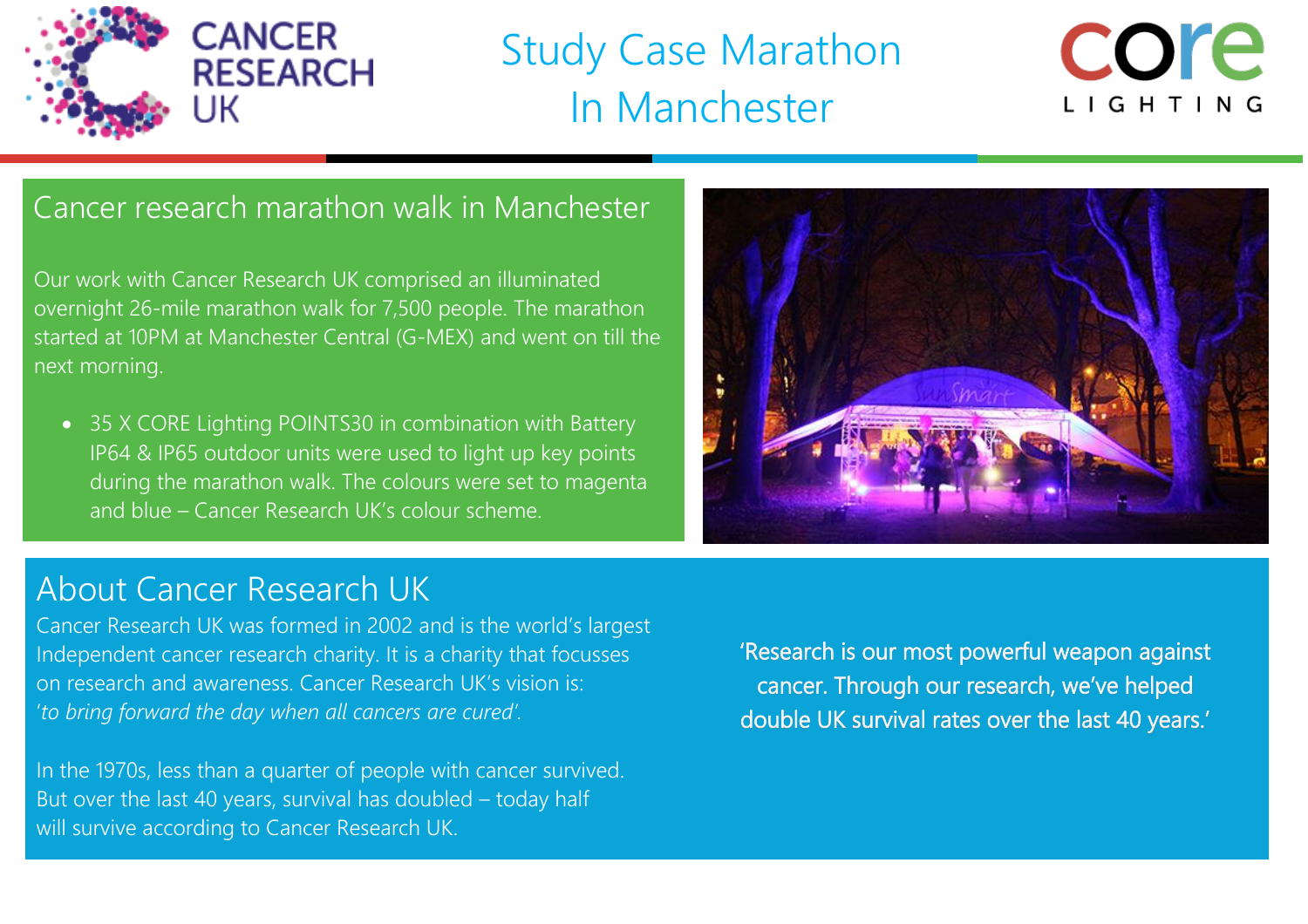

# Study Case Marathon In Manchester



## Why CORE Lighting was used for the marathon

We were able to provide weatherproof, bright, portable, strong coloured, wireless CORE Lighting POINTS30, that were easy to set up before the marathon. The units were transported through a flight case, in which they were charged. Because the units are easily usable it only took a couple of minutes to set them all up. The concerned rest point and first aid centre outside Manchester United FC were fully illuminated during the marathon.

#### $\sqrt{SAFF}$ :

- low heat and no cables reduce the risks during the marathon  $\sqrt{G}$ REEN:
	- the LED technology inside the units makes the units more 'green' than traditional lighting

#### $\sqrt{ENORMOUS SAVING}$ :

- Through less labour and investment costs. USER FRIENDLY AND EFFICIENT:
	- Easy to setup
- LONG LASTING BATTERY:
	- Light tubes were still operational after 17 hours